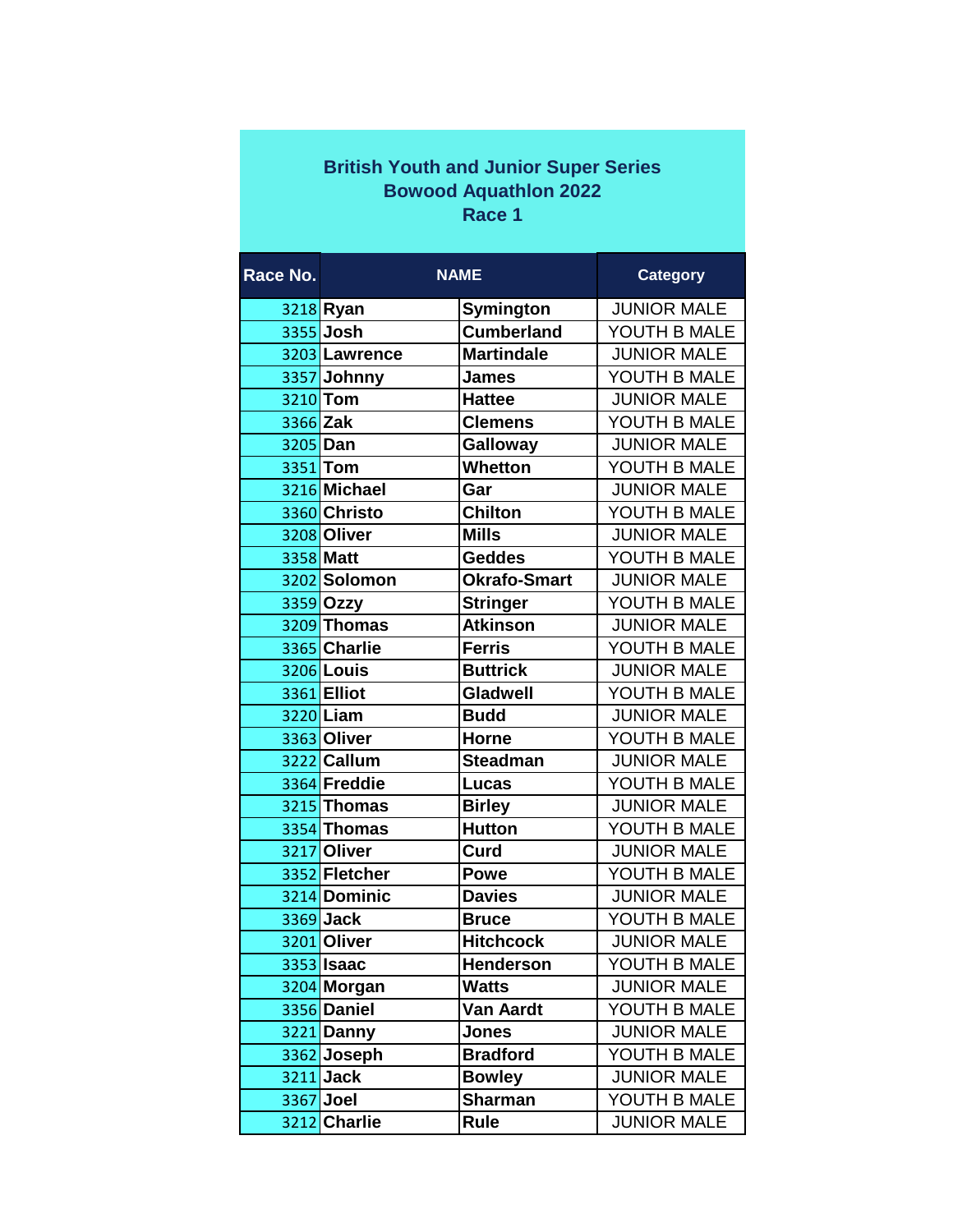| 3368 Christopher | <b>Richardson</b> | YOUTH B MALE       |
|------------------|-------------------|--------------------|
| 3207 Charles     | <b>Boldock</b>    | <b>JUNIOR MALE</b> |
| 3219 Edward      | <b>Jolliffe</b>   | <b>JUNIOR MALE</b> |
| 3213 Harry       | <b>Worth</b>      | <b>JUNIOR MALE</b> |
| 3240 Hugo        | <b>Jinks</b>      | <b>JUNIOR MALE</b> |
| 3385 Oliver      | <b>Conway</b>     | YOUTH B MALE       |
| 3386 Josh        | <b>Horner</b>     | YOUTH B MALE       |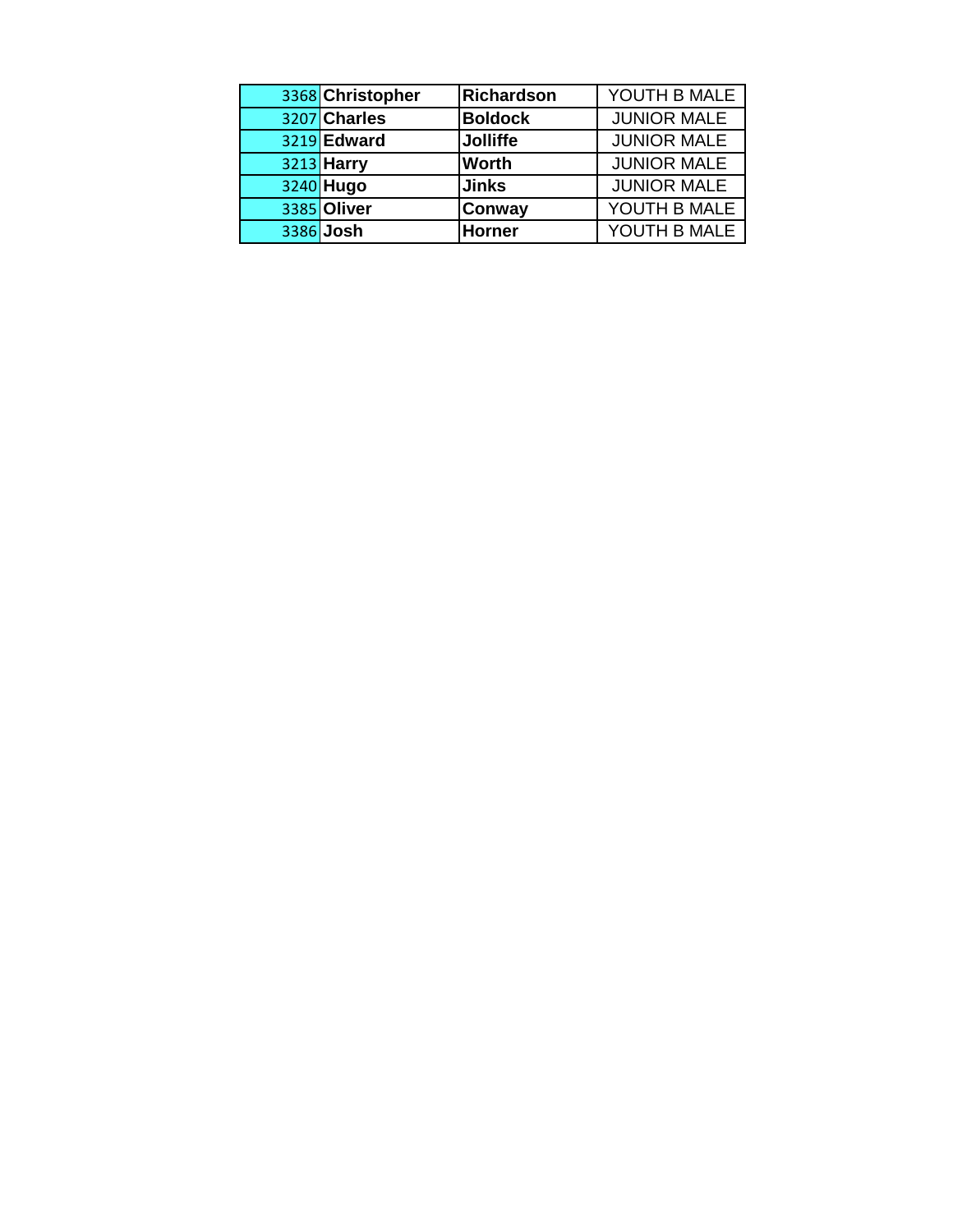## **British Youth and Junior Super Series Bowood Aquathlon 2022 Race 2**

| Race No. | <b>NAME</b>       |                     | <b>Category</b>    |
|----------|-------------------|---------------------|--------------------|
|          | 3208 Oliver       | <b>Mills</b>        | <b>JUNIOR MALE</b> |
|          | 3358 Matt         | <b>Geddes</b>       | YOUTH B MALE       |
|          | 3202 Solomon      | <b>Okrafo-Smart</b> | <b>JUNIOR MALE</b> |
|          | 3359 Ozzy         | <b>Stringer</b>     | YOUTH B MALE       |
|          | 3209 Thomas       | <b>Atkinson</b>     | <b>JUNIOR MALE</b> |
|          | 3365 Charlie      | <b>Ferris</b>       | YOUTH B MALE       |
|          | 3206 Louis        | <b>Buttrick</b>     | <b>JUNIOR MALE</b> |
|          | 3361 Elliot       | Gladwell            | YOUTH B MALE       |
|          | 3220 Liam         | <b>Budd</b>         | <b>JUNIOR MALE</b> |
|          | 3363 Oliver       | <b>Horne</b>        | YOUTH B MALE       |
|          | 3222 Callum       | <b>Steadman</b>     | <b>JUNIOR MALE</b> |
|          | 3364 Freddie      | Lucas               | YOUTH B MALE       |
|          | 3215 Thomas       | <b>Birley</b>       | <b>JUNIOR MALE</b> |
|          | 3354 Thomas       | <b>Hutton</b>       | YOUTH B MALE       |
|          | 3217 Oliver       | Curd                | <b>JUNIOR MALE</b> |
|          | 3352 Fletcher     | <b>Powe</b>         | YOUTH B MALE       |
|          | 3214 Dominic      | <b>Davies</b>       | <b>JUNIOR MALE</b> |
|          | 3369 Jack         | <b>Bruce</b>        | YOUTH B MALE       |
|          | 3201 Oliver       | <b>Hitchcock</b>    | <b>JUNIOR MALE</b> |
|          | 3353 <b>Isaac</b> | <b>Henderson</b>    | YOUTH B MALE       |
|          | 3204 Morgan       | <b>Watts</b>        | <b>JUNIOR MALE</b> |
|          | 3356 Daniel       | <b>Van Aardt</b>    | YOUTH B MALE       |
|          | 3221 Danny        | <b>Jones</b>        | <b>JUNIOR MALE</b> |
|          | 3362 Joseph       | <b>Bradford</b>     | YOUTH B MALE       |
|          | 3211 Jack         | <b>Bowley</b>       | <b>JUNIOR MALE</b> |
|          | 3367 Joel         | <b>Sharman</b>      | YOUTH B MALE       |
|          | 3212 Charlie      | <b>Rule</b>         | <b>JUNIOR MALE</b> |
|          | 3368 Christopher  | <b>Richardson</b>   | YOUTH B MALE       |
|          | 3207 Charles      | <b>Boldock</b>      | <b>JUNIOR MALE</b> |
|          | 3219 Edward       | Jolliffe            | <b>JUNIOR MALE</b> |
|          | 3213 Harry        | <b>Worth</b>        | <b>JUNIOR MALE</b> |
|          | 3240 Hugo         | Jinks               | <b>JUNIOR MALE</b> |
|          | 3385 Oliver       | Conway              | YOUTH B MALE       |
|          | 3386 Josh         | <b>Horner</b>       | YOUTH B MALE       |
|          | 3218 Ryan         | <b>Symington</b>    | <b>JUNIOR MALE</b> |
|          | 3355 Josh         | <b>Cumberland</b>   | YOUTH B MALE       |
|          | 3203 Lawrence     | <b>Martindale</b>   | <b>JUNIOR MALE</b> |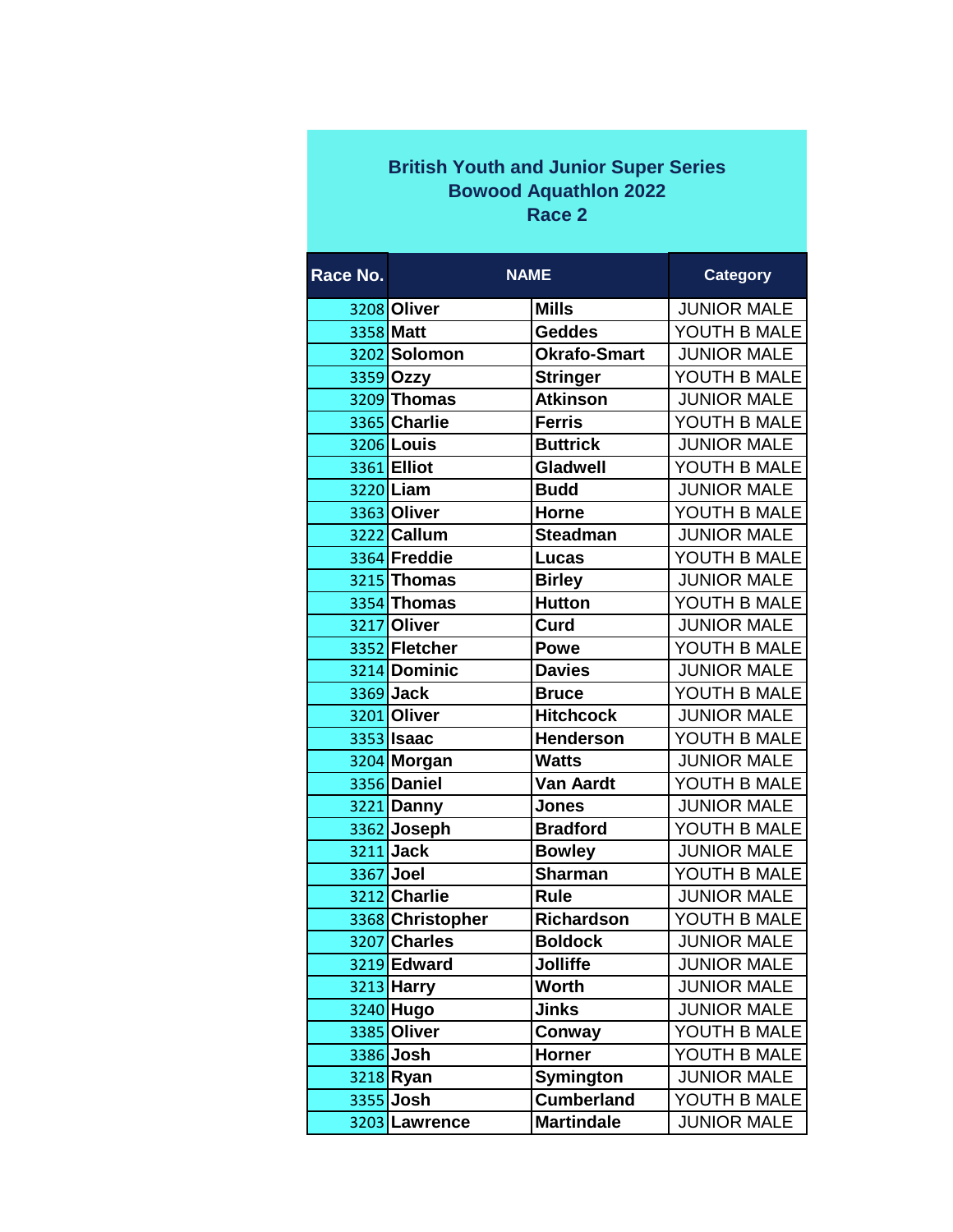|          | 3357 Johnny  | <b>James</b>    | YOUTH B MALE       |
|----------|--------------|-----------------|--------------------|
|          | 3210 Tom     | <b>Hattee</b>   | <b>JUNIOR MALE</b> |
| 3366 Zak |              | <b>Clemens</b>  | YOUTH B MALE       |
| 3205 Dan |              | <b>Galloway</b> | <b>JUNIOR MALE</b> |
|          | 3351 Tom     | <b>Whetton</b>  | YOUTH B MALE       |
|          | 3216 Michael | <b>Gar</b>      | <b>JUNIOR MALE</b> |
|          | 3360 Christo | <b>Chilton</b>  | YOUTH B MALE       |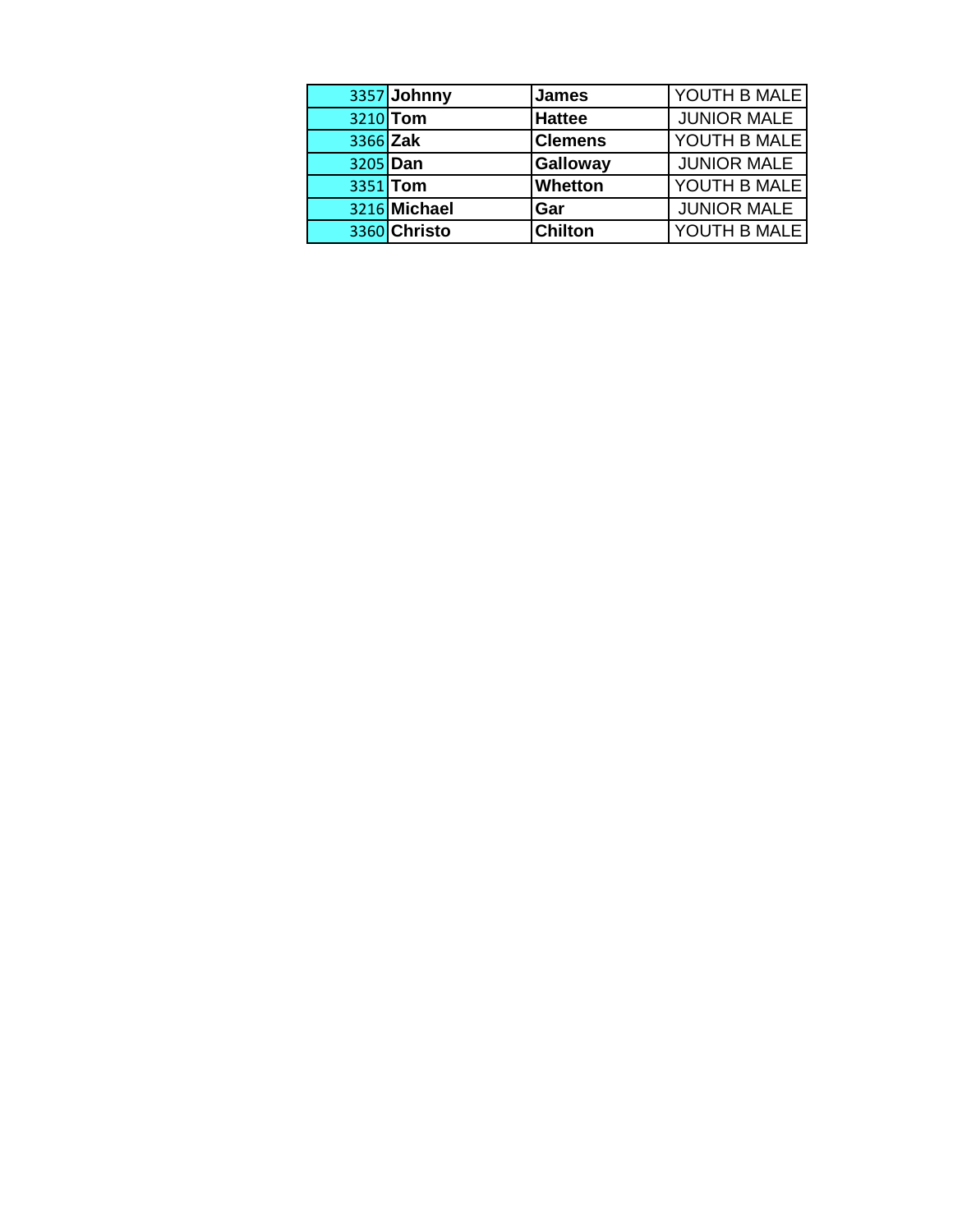## **British Youth and Junior Super Series Bowood Aquathlon 2022 Race 3**

| Race No. |                   | <b>NAME</b>         | <b>Category</b>    |
|----------|-------------------|---------------------|--------------------|
|          | 3222 Callum       | <b>Steadman</b>     | <b>JUNIOR MALE</b> |
|          | 3364 Freddie      | Lucas               | YOUTH B MALE       |
|          | 3215 Thomas       | <b>Birley</b>       | <b>JUNIOR MALE</b> |
|          | 3354 Thomas       | <b>Hutton</b>       | YOUTH B MALE       |
|          | 3217 Oliver       | Curd                | <b>JUNIOR MALE</b> |
|          | 3352 Fletcher     | <b>Powe</b>         | YOUTH B MALE       |
|          | 3214 Dominic      | <b>Davies</b>       | <b>JUNIOR MALE</b> |
|          | 3369 Jack         | <b>Bruce</b>        | YOUTH B MALE       |
|          | 3201 Oliver       | <b>Hitchcock</b>    | <b>JUNIOR MALE</b> |
|          | 3353 <b>Isaac</b> | <b>Henderson</b>    | YOUTH B MALE       |
|          | 3204 Morgan       | <b>Watts</b>        | <b>JUNIOR MALE</b> |
|          | 3356 Daniel       | <b>Van Aardt</b>    | YOUTH B MALE       |
|          | 3221 Danny        | <b>Jones</b>        | <b>JUNIOR MALE</b> |
|          | 3362 Joseph       | <b>Bradford</b>     | YOUTH B MALE       |
|          | 3211 Jack         | <b>Bowley</b>       | <b>JUNIOR MALE</b> |
|          | 3367 Joel         | <b>Sharman</b>      | YOUTH B MALE       |
|          | 3212 Charlie      | <b>Rule</b>         | <b>JUNIOR MALE</b> |
|          | 3368 Christopher  | <b>Richardson</b>   | YOUTH B MALE       |
|          | 3207 Charles      | <b>Boldock</b>      | <b>JUNIOR MALE</b> |
|          | 3219 Edward       | <b>Jolliffe</b>     | <b>JUNIOR MALE</b> |
|          | 3213 Harry        | <b>Worth</b>        | <b>JUNIOR MALE</b> |
|          | 3240 Hugo         | <b>Jinks</b>        | <b>JUNIOR MALE</b> |
|          | 3385 Oliver       | Conway              | YOUTH B MALE       |
|          | 3386 Josh         | <b>Horner</b>       | YOUTH B MALE       |
|          | 3218 Ryan         | Symington           | <b>JUNIOR MALE</b> |
|          | 3355 Josh         | <b>Cumberland</b>   | YOUTH B MALE       |
|          | 3203 Lawrence     | <b>Martindale</b>   | <b>JUNIOR MALE</b> |
|          | 3357 Johnny       | <b>James</b>        | YOUTH B MALE       |
|          | 3210 Tom          | <b>Hattee</b>       | <b>JUNIOR MALE</b> |
|          | 3366 Zak          | <b>Clemens</b>      | YOUTH B MALE       |
|          | 3205 Dan          | <b>Galloway</b>     | <b>JUNIOR MALE</b> |
|          | 3351 Tom          | <b>Whetton</b>      | YOUTH B MALE       |
|          | 3216 Michael      | Gar                 | <b>JUNIOR MALE</b> |
|          | 3360 Christo      | <b>Chilton</b>      | YOUTH B MALE       |
|          | 3208 Oliver       | <b>Mills</b>        | <b>JUNIOR MALE</b> |
|          | 3358 Matt         | <b>Geddes</b>       | YOUTH B MALE       |
|          | 3202 Solomon      | <b>Okrafo-Smart</b> | <b>JUNIOR MALE</b> |